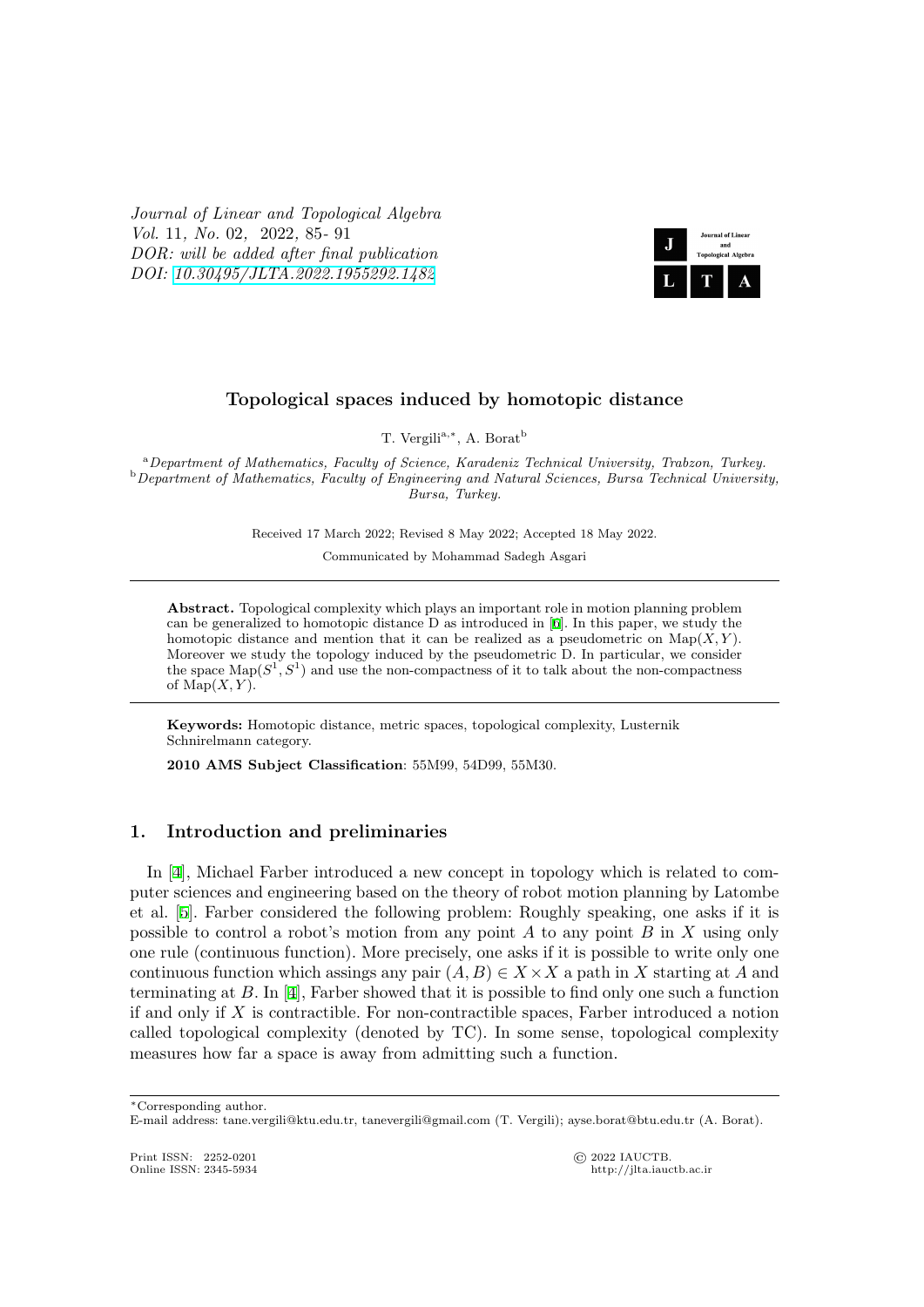Homotopic distance which is introduced by Macías-Virgós and Mosquera-Lois, is a generalization of topological complexity and also Lusternik Schnirelmann category (cat). One of the importance of this new concept is to give easier proofs of the cat- and TCrelated theorems due to the theorems in [6] which tells how the homotopic distance behaves under the composition. This leads us to think that new theorems on cat and TC can be proved with a help of homotopic distance.

In this section, we first give a brief background recalling the definitions of Lusternik Schnirelmann category, topological comple[xit](#page-6-2)y, and homotopic distance and giving the relations between these concepts. Secondly, we talk about three properties of homotopic distance which allow us to understand the distance as an extended pseudometric. Later we introduce the topology induced by this pseudometric and give some topological properties of open balls  $B_r(f)$ 's.

In Section 2, we consider a specific space  $\text{Map}(S^1, S^1)$  where  $S^1$  is a unit circle in a plane. One of the main results of this section is that open balls in this space are  $B_r(f) = \{f\}$ , if  $r \leq 1$  and  $\text{Map}(S^1, S^1)$  otherwise. One another important result is that  $\text{Map}(S^1, S^1)$  is not compact. Later in the last section, we will combine these results with Cech closure [op](#page-3-0)erators and conclude that  $\text{Map}(X, Y)$  is not compact under some certain conditions.

In Section 3, we consider the general space  $\mathrm{Map}(X, Y)$  and introduce some of its topological properties such as connectedness.

Let us recall that a map  $f: X \to Y$  is called *null-homotopic*, provided f is homotopic to a constant map  $c: X \to Y$  and also recall that an open covering of a topological space *X* is a collect[io](#page-4-0)n of open subsets of *X* whose union is *X*.

**Definition 1.1** [2] The Lusternik Schnirelmann category of a space  $X$ , cat $(X)$ , is the least non-negative integer  $k \geq 0$ , provided there exists an open covering  $\{U_0, U_1, \ldots, U_k\}$ of *X* such that the inclusion on each  $U_i$  is null-homotopic for  $i = 0, 1, \ldots, k$ . If there is no such a covering,  $cat(X) = \infty$ .

Recall that the fibration  $\pi$  :  $PX \to X \times X$  which assigns a path  $\gamma$  in X its initial and final points is called a *path fibration*.

**Definition 1.2** [4] Let  $\pi$  :  $PX \to X \times X$ , by  $\pi(\gamma) = (\gamma(0), \gamma(1))$  be the path fibration. The topological complexity of a space  $X, TC(X)$ , is the least non-negative integer  $k \geqslant 0$ , provided there exists an open covering  $\{U_0, U_1, \ldots, U_k\}$  of  $X \times X$  such that there exists a continuous section  $s_i: U_i \to PX$  for each  $i = 0, 1, \ldots, k$ . If there is no such a covering,  $TC(X) = \infty$ .

**Definition 1.3** [6] Let  $f, g : X \to Y$  be continuous maps. The homotopic distance between *f* and *g*, denoted by  $D(f, g)$ , is the least non-negative integer *k* such that there exist open subsets  $U_0, U_1, \cdots, U_k$  of X covering X satisfying  $f|_{U_i} \simeq g|_{U_i}$  for each  $i =$  $0, 1, \dots, k$ . If there is no such a covering,  $D(f, g) = \infty$ .

The relations between homotopic distance D, cat and TC can be given as follows. We have  $D(id, c) = \text{cat}(X)$  where *id* and *c* are the identity map and a constant map on X, respectively. We also have  $D(i_1, i_2) = \text{cat}(X)$ , provided  $i_j : X \hookrightarrow X \times X$  for  $j = 1, 2$ , given by  $i_1(x) = (x, x_0)$  and  $i_2(x) = (x_0, x)$ . Further,  $D(pr_1, pr_2) = TC(X)$ , provided  $pr_j: X \times X \to X$  is the projection to the *j*-th factor for  $j = 1, 2$ . For proofs and more details, we refer to [6].

The following three propositions listed below are the properties of homotopic distance which allow us to build a metric space. Also, The following proposition follows from the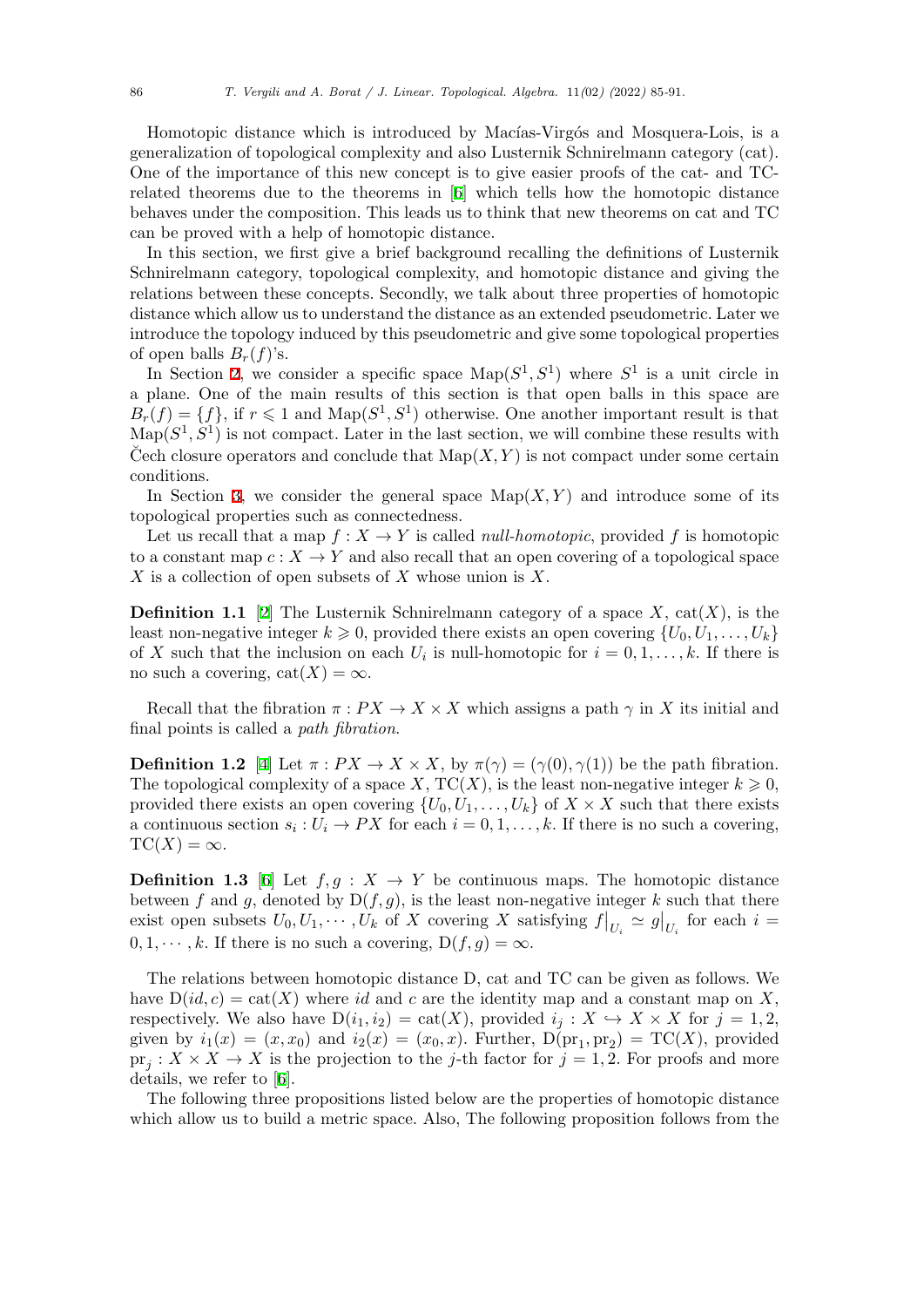fact that homotopy is an equivalence relation.

**Proposition 1.4** [6] If  $f, g: X \to Y$  are maps, then  $D(f, g) = D(g, f)$ .

**Proposition 1.5** [6] If  $f, g: X \to Y$  are maps, then  $D(f, g) = 0$  iff  $f \simeq g$ .

The above proposition follows from the fact that if  $f \simeq g$ , we can take  $U = X$  so  $D(f, g) = 0$ , and vi[ce](#page-6-2) versa.

**Proposition 1.[6](#page-6-2)** [6] If  $f, g, h: X \to Y$  are maps and *X* is a normal space, then

$$
D(f, h) \leq D(f, g) + D(g, h)
$$

**Proof.** This proof [is](#page-6-2) given by Macías-Virgós and Mosquera-Lois in [6]. Let  $D(f, g) = m$ and  $D(g, h) = n$ . Then there exists an open covering  $\mathcal{U} = \{U_0, \ldots, U_m\}$  of X satisfying that  $f|_{U_i} \simeq g|_{U_i}$  for each  $i = 0, 1, ..., m$  and an open covering  $\mathcal{V} = \{V_1, ..., V_n\}$  of X satisfying that  $g|_{V_j} \simeq h|_{V_j}$  for each  $j = 0, 1, \ldots, n$ . Since these properties are closed for [op](#page-6-2)en subsets and disjoint unions, by [7, Lemma 4.3], X has an open covering  $W =$  $\{W_0,\ldots,W_{m+n}\}\$  satisfying that  $f|_{W_k} \simeq g|_{W_k} \simeq h|_{W_k}$  for all  $k = 0,1,\ldots,m+n$ . Therefore  $D(f, h) \leqslant m + n.$ 

A pseudometric *d* on a non-empty set *[M](#page-6-3)* is a function  $d : M \times M \rightarrow [0, \infty)$  that satisfies

- $M1$ )  $d(m, m) = 0$ ,
- $M2$ )  $d(m, n) = d(n, m)$ ,
- $M3$ )  $d(m, n) \leq d(m, k) + d(k, n)$

for all  $m, n, k \in M$ . Further *d* is called a semimetric, provided it satisfies all but M3 with the additional condition that  $d(m, n) = 0$  implies  $m = n$ . An extended pseudometric on *M* is a map  $d : M \times M \to [0, \infty]$  satisfying the three axioms.

Let  $\text{Map}(X, Y)$  be the set of continuous maps from X to Y

$$
Map(X, Y) = \{ f : X \to Y \mid f \text{ is continuous} \}.
$$

Consider the following function

D: Map(X, Y) × Map(X, Y) 
$$
\rightarrow
$$
 [0,  $\infty$ ]  
(f, g)  $\mapsto$  D(f, g).

Notice that D is an extended semimetric on the quotient  $\text{Map}(X, Y)/\mathcal{R}$  where  $\mathcal R$  is the equivalence relation on  $\text{Map}(X, Y)$  defined by

$$
f \mathcal{R} g
$$
 iff  $D(f,g) = 0$ .

We restrict ourselves for *X* to be a normal space so that *D* turns into an extended pseudometric on  $\text{Map}(X, Y)$ . An (extended) pseudometric also induces an (extended) pseudometric space which is generated by the set of open balls. Then the topology on  $Map(X, Y)$  induced by D is generated by the open balls

$$
B_r(f) := \{ g \in \text{Map}(X, Y) \mid D(f, g) < r \}
$$

for  $r > 0$ . Observe that  $B_r(f)$  consists of maps which are homotopic to f for  $r \leq 1$ .

*Remark 1 For a simplicial complex K, the geometric realization ||K|| is a normal*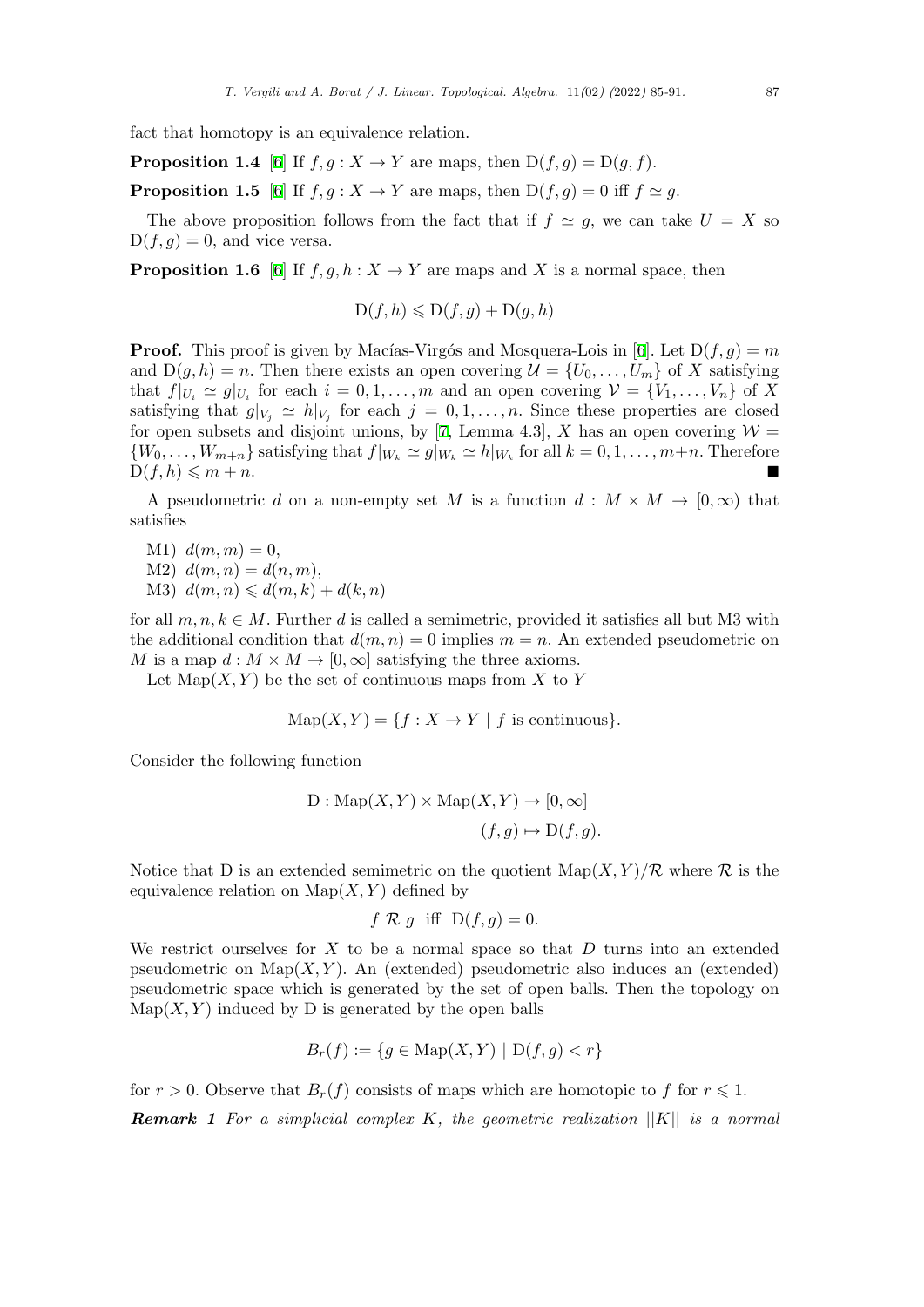*Hausdorff space (see Theorem 17 in [9]). So, for simplicial complexes K and L, we can consider the topology on*  $\text{Map}(|[K|], |L|]$ *) which is induced by* D. More generally, *for a simplicial complex K and a topological space X, we can consider the topology on*  $\text{Map}(|[K|], X)$  *induced by* D.

Throughout this paper, the 'domain [sp](#page-6-4)ace' *X* of  $\text{Map}(X, Y)$  is assumed to be a normal space.

**Proposition 1.7** For  $f \in \text{Map}(X, Y)$ , the open ball  $B_r(f)$  has the indiscrete topology for  $r \leqslant 1$ .

**Proof.** We have  $B_{\varepsilon}(f) \supseteq B_{r}(f)$  for all  $f \in B_{r}(f)$  and  $\varepsilon > 0$ .

Proposition 1.7 yields that the open ball  $B_r(f)$  is connected for  $r \leq 1$ . However this is not true for the case  $r > 1$  under a certain condition.

**Theorem 1.8**  $B_r(f)$  is not connected for  $r > 1$ , provided  $B_1(f)$  is a proper subset of  $B_r(f)$ .

**Proof.** Take  $U = B_1(f)$ . For  $r > 1$ ,  $U = B_1(f) \subseteq B_r(f)$ . *U* is obviously open. Further, *U* is also closed, since its closure  $\overline{U} = U \cup \{h \in B_r(f) | D(h, U) = 0\}$  is equal to *U* where  $D(h, U) = \min_{q \in U} D(g, h).$ 

Now take  $V = U^c$  which is an open set. Since  $B_1(f)$  is a proper subset of  $B_r(f)$ , V is non-empty. Hence U and V separates  $B_r(f)$ . This concludes that  $B_r(f)$  is not connected. ■

Throughout this paper when we say 'space', we mean the pseudometric space induced by D.

# 2.  $\text{Map}(S^1, S^1)$

<span id="page-3-0"></span>In this section, we consider a special case of  $\text{Map}(X, Y)$ , that is, the space of continuous maps from  $S^1$  to  $S^1$ . One of the main results in this section is that  $\text{Map}(S^1, S^1)$  is not compact and this result will be used in the proof of non-compactness of  $\text{Map}(X, Y)$  in the last section.

Let us start with the results which give the relation between the degree of a map and the homotopic distance.

Consider the space  $\text{Map}(S^1, S^1)$  where  $S^1$  is the unit circle and let  $f \in \text{Map}(S^1, S^1)$ . Then the induced map  $f_*$  from the fundamental group of the circle  $\pi_1(S^1)$  to itself is a group homomorphism  $f_* : \pi_1(S^1) \to \pi_1(S^1)$ . Note that  $\text{Im}(f)$  is a subgroup of Z so that it is of the form  $n\mathbb{Z}$  for some  $n \in \mathbb{Z}$ . This gives us that either f is a constant map or is of the form  $z \mapsto z^n$  for  $n \in \mathbb{Z}$ .

**Theorem 2.1** Consider the space  $\text{Map}(S^1, S^1)$ . Let  $f_n, f_m \in \text{Map}(S^1, S^1)$  of degree *n* and *m*, respectively. Then  $D(f_n, f_m) = 1$ .

<span id="page-3-1"></span>**Proof.** We know that  $D(f_n, f_m) \leq \text{cat}(S^1)$  by Corollary 3.9 in [6]. The fact that  $\text{cat}(S^1) = 1$  implies  $D(f_n, f_m) \leq 1$ . Since the degrees of  $f_n$  and  $f_m$  are not equal, these maps cannot be homotopic. So  $D(f_n, f_m) \neq 0$ . Hence  $D(f_n, f_m) = 1$ .

**Corollary 2.2** Consi[de](#page-6-2)r the space  $\text{Map}(S^1, S^1)$  and the map  $f_n$  as described in Theorem 2.1 where  $n \in \mathbb{Z}^+$ . Then  $D(f_n, c) = 1$ , where *c* is any constant map  $c : S^1 \to S^1$ .

**Proof.** The constant map *c* and  $f_n$  are not homotopic and the proof follows similarly  $\blacksquare$  from Theorem 2.1.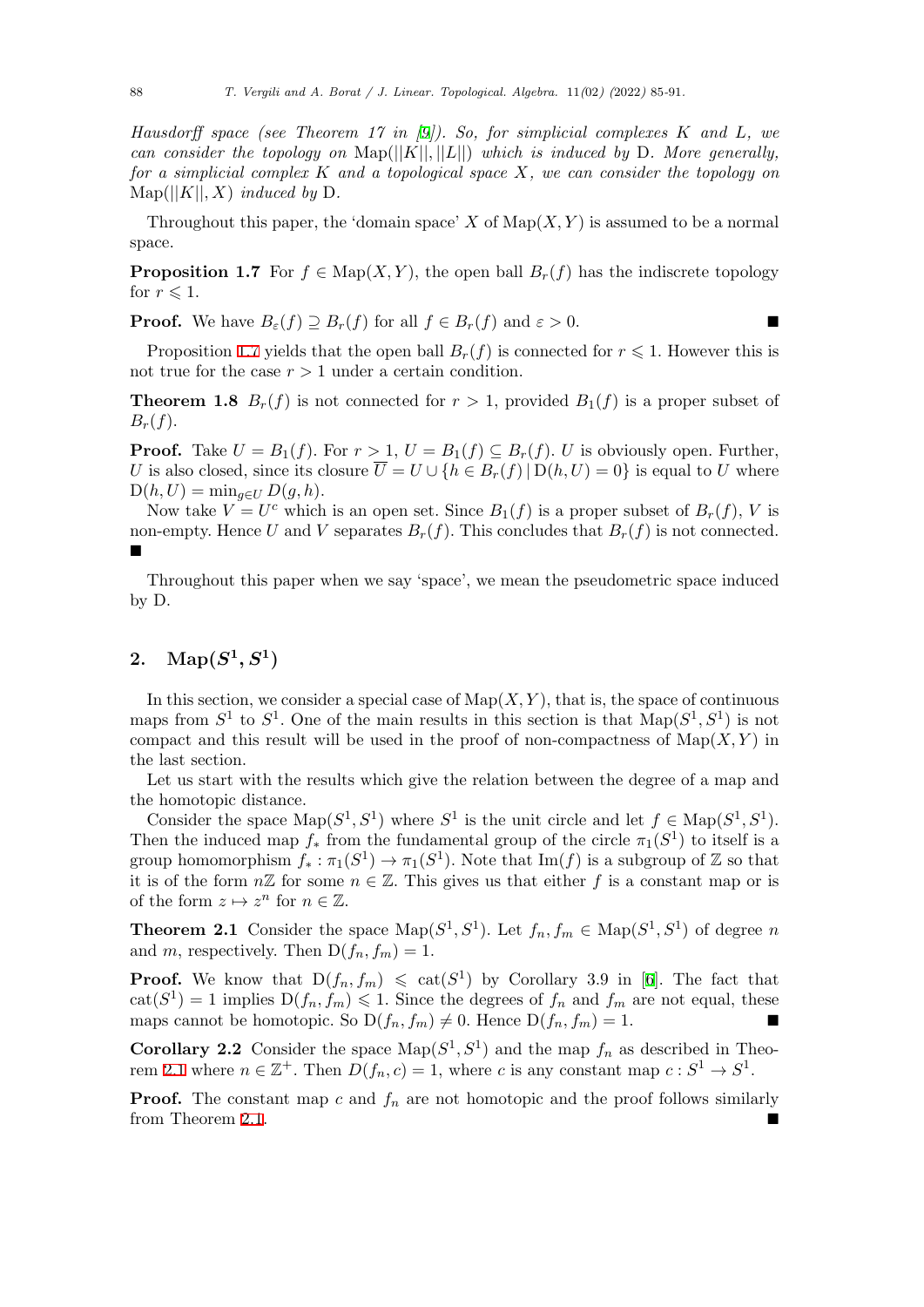For  $f_n \in \text{Map}(S^1, S^1)$  as described in Theorem 2.1, observe that  $B_r(f_n) = \{f_n\}$  for  $r \leq 1$  and  $B_r(f_n) = \text{Map}(S^1, S^1)$  for  $r > 1$ . Also  $B_r(c) = \{all \text{ constant maps on } S^1\}$ for  $0 < r \le 1$  and  $B_r(c) = \text{Map}(S^1, S^1)$  for  $r > 1$ .

**Corollary 2.3** The space  $\text{Map}(S^1, S^1)$  is second [cou](#page-3-1)ntable (hence separable and Lindelöf).

**Proof.** A countable basis for  $\text{Map}(S^1, S^1)$  is  $\mathcal{B} = \{\{f_n\}: n \in \mathbb{Z}\} \cup \{B_{\frac{1}{2}}(c)\}\}\.$  In a 2 (extended) pseudometric space being second countable is equivalent with being separable and Lindelöf by  $[1, \text{Lemma } 17]$ .

**Corollary 2.4** The space  $\text{Map}(S^1, S^1)$  is not compact.

**Proof.** L[e](#page-6-5)t  $f_n$  be the maps described in Theorem 2.1 and  $c$  be any constant map. Then the open cover  $\mathcal{G} = \{\{f_n\}: n \in \mathbb{Z}\} \cup \{B_{\frac{1}{2}}(c)\}\}\$  for  $\text{Map}(S^1, S^1)$  does not have a finite subcover.

#### **3. Topological properties of Map(***X, Y* **)**

<span id="page-4-0"></span>**Lemma 3.1** Suppose *X* is an infinite discrete space. Then  $D(id_X, c) = \infty$  where  $id_X$ and *c* are the identity map and a constant map on *X*, respectively.

**Proof.** Any discrete space is normal so that D is a pseudometric on Map(*X, X*). Since *X* is discrete,  $id_X$  and c cannot be homotopic. Hence  $D(id_X, c) > 0$ . Suppose  $D(id_X, c) = n$ where  $n$  is a positive integer. By the definition of the homotopic distance, there exists an open cover  $\mathcal{U} = \{U_0, \tilde{U}_1, \ldots, \tilde{U}_n\}$  for X such that  $id_X|_{U_i} \simeq c|_{U_i}$  for  $i = 0, 1, \ldots, n$ .  $id_X|_{U_i} \simeq c|_{U_i}$  implies that  $U_i$  is contractible in *X*, so that it is path connected. Since the only path connected subsets of a discrete space are singletons,  $U$  cannot be a cover for *X*. Thus  $D(id_X, c) = \infty$ .

The space  $\text{Map}(X, Y)$  is not interesting whenever *X* or *Y* is contractible.

**Theorem 3.2** If *X* or *Y* is contractible, then  $\text{Map}(X, Y)$  is indiscrete.

**Proof.** The proof follows from the fact that any two continuous maps from a contractible space to any space or vice versa are homotopic.

**Proposition 3.3** If *X* is an infinite discrete space, then  $\text{Map}(X, X)$  is not path connected.

**Proof.** See Lemma 13 in [1].  $\blacksquare$ 

**Theorem 3.4** Map $(X, Y)$  is not connected, provided that  $\text{Map}(X, Y)$  is not indiscrete.

**Proof.** We can choose  $U = B_1(f)$  $U = B_1(f)$  $U = B_1(f)$  for a fixed  $f \in \text{Map}(X, Y)$ . Notice that *U* is nonempty, open and closed (see proof of Theorem 1.8). Define a set  $V = \text{Map}(X, Y) \setminus B_1(f)$ . More precisely, there is a  $g \in \text{Map}(X, Y)$  which is not in  $B_1(f)$ . If we cannot find such a *g*, then we have  $\text{Map}(X, Y) = B_1(f)$  which contradicts with the fact that  $\text{Map}(X, Y)$ is not indiscrete. Hence *V* is non-empty and  $\text{Map}(X, Y)$  is not connected.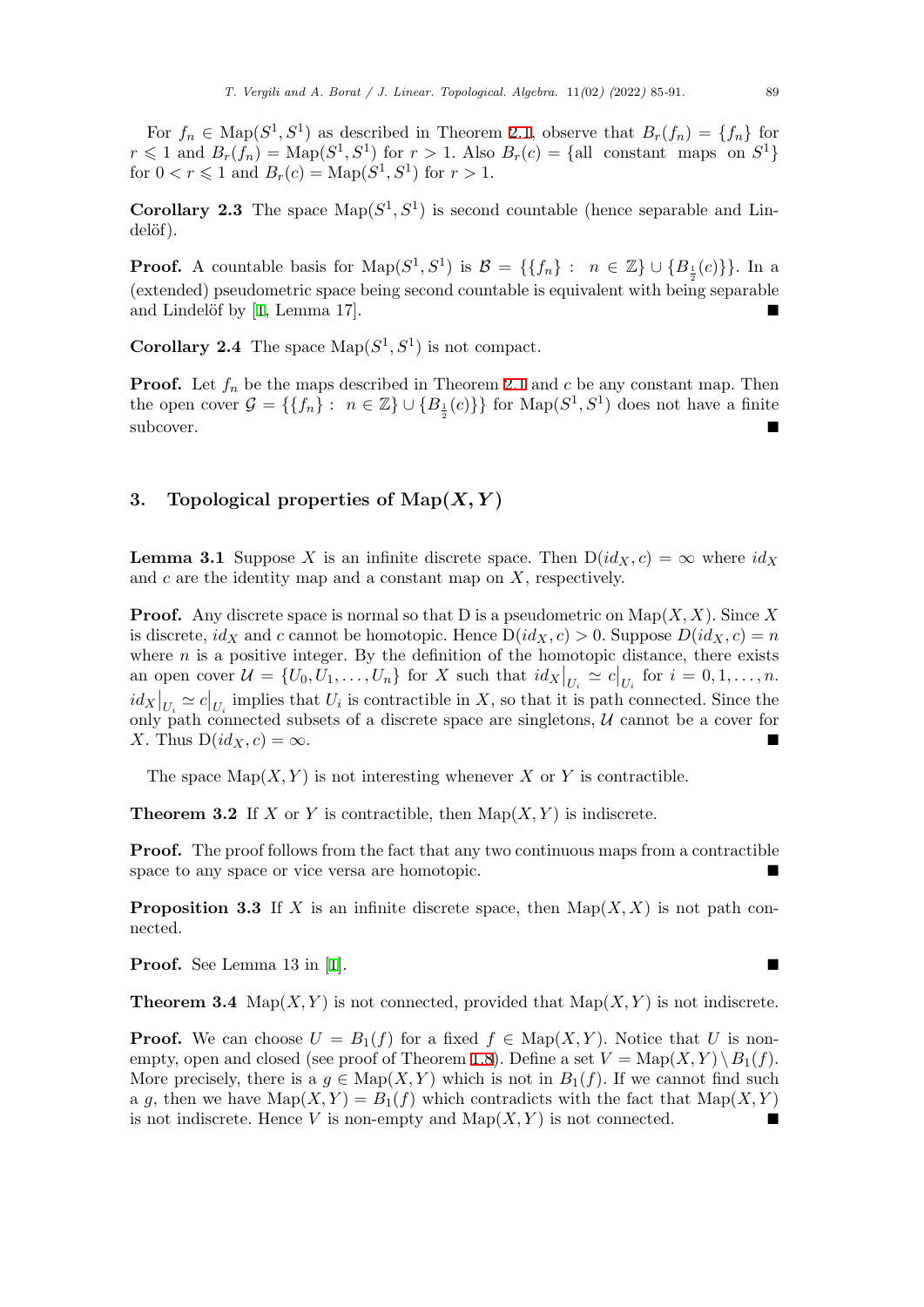## 4. Non-compactness of  $\text{Map}(X, Y)$

We begin this section with a brief introduction to Čech closure spaces on a set and on a pseudometric.

**Definition 4.1** Let *X* be a set *X* and  $P(X)$  denote its powerset. A Cech closure operator on *X* is a map  $c: P(X) \to P(X)$  satisfying the following three axioms

(1) 
$$
c(\emptyset) = \emptyset
$$
  
(2)  $A \subseteq c(A)$   
(3)  $c(A \cup B) = c(A) \cup c(B)$ .

If *c* is a Cech closure operator on X, then the pair  $(X, c)$  is called a (Cech) closure space.

For a Čech closure space  $(X, c)$ , the interior of a subset A of X is defined by  $i_c(A)$  $X - c(X - A)$ . A covering  $\{U_i | i \in I\}$  of  $(X, c)$  is said to be an interior covering, provided  $\cup_{i \in I} i_c(U_i) = X$ .

The compactness for Čech closure spaces is given as follows.

**Definition 4.2** [8] A Cech closure space  $(X, c)$  is said to be compact, provided every interior cover of a closure space  $(X, c)$  has a finite cover.

**Definition 4.3** [8] For a metric space  $(X, d_X)$ ,  $x \in X$ , and  $A \subset X$ , the distance between *x* and *A* is given [by](#page-6-6)  $d(x, A) := \inf$ *y∈A d*(*x, y*)*.*

For  $r \geq 0$ , define a map  $c_r : P(X) \to P(X)$  given by  $c_r(A) = \{x \in X \mid d(x, A) \leq r\}.$ Observe that  $c_r$  i[s a](#page-6-6) closure operator on the metric space  $(X, d_X)$  and  $c_0$  is the topological closure operator on *X* for the topology induced by the metric [8].

**Definition 4.4** [8] For a fixed  $q, r > 0$ , a map  $f : (X, d_X) \to (Y, d_Y)$  is  $(q, r)$ -continuous if for every  $\epsilon > 0$  and  $x \in X$ , there exists  $\delta_x > 0$  such that

$$
d_X(x, x') < q + \delta_x \quad \text{implies} \quad d_Y(f(x), f(x')) < r + \epsilon.
$$

We know from [8, Proposition 3.5] that the  $(q, r)$ -continuity on metric spaces is equivalent to the continuity of maps between the associated closure spaces.

**Proposition 4.5** [8] If  $(K, c_K)$  is a compact closure space, then a continuous map  $f:(K, c_K) \rightarrow (X, c_r)$  $f:(K, c_K) \rightarrow (X, c_r)$  $f:(K, c_K) \rightarrow (X, c_r)$  has bounded image.

The proof of the above proposition as given by Reiser in [8] requires the following theorem which tells [t](#page-6-6)he continuity of a map between closure spaces.

**Theorem 4.6** [3, Theorem 16.A.4 and Corollary 16.A.5] A map  $f : (X, c_X) \rightarrow (Y, c_Y)$ between closure spaces is continuous at *x* if and only if for eve[ry](#page-6-6) neighbourhood  $U \subseteq Y$ of  $f(x)$ , the inverse image  $f^{-1}(U) \subseteq X$  is a neighbourhood of *x*.

**Pro[of](#page-6-7).** [Proof of Proposition 4.5] This proof is given by Reiser in [8]. Fix an  $\epsilon > 0$ , consider the interior cover given by  $\mathcal{U} = \{B_x\}_{x \in X}$  where

$$
B_x := B(x, r + \epsilon) = \{ y \in X \mid d(x, y) < r + \epsilon \}
$$

is a neighbourhood of *x*. By Theorem 4.6,  $\{f^{-1}(B_x)\}_{x \in X}$  is an interior cover of *K*. Compactness of K tells that  $\{f^{-1}(B_x)\}_{x\in X}$  must have a finite subcover, say  $\{f^{-1}(B_{x_i})\}_{i=1}^n$ . Then the image of *f* is contained in  $\bigcup_{i=1}^{n} B_{x_i}$ , hence the image of *f* is bounded.